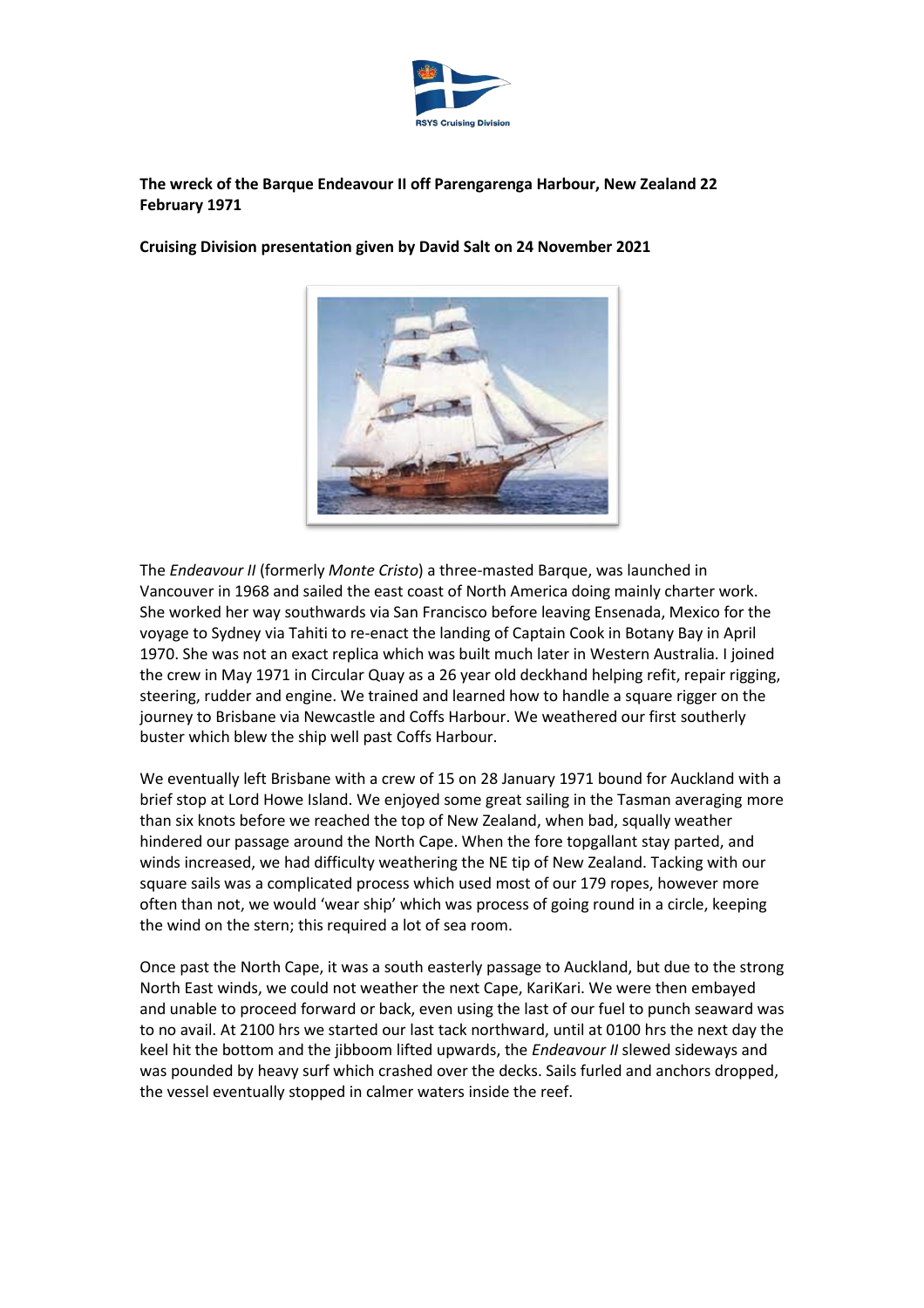



When the tide started ebbing, we were washed back on to the reef, where the boat was pounded relentlessly by the rolling surf, with the keel bouncing on the reef. When at last the tide started flooding, it was time to abandon ship, which was breaking up. With one last twist of fate, our inflatable life raft bobbed up and floated away, leaving the lanyard attached to the quarter deck. Eventually we made it to shore on a large rubber life raft with no lives lost.

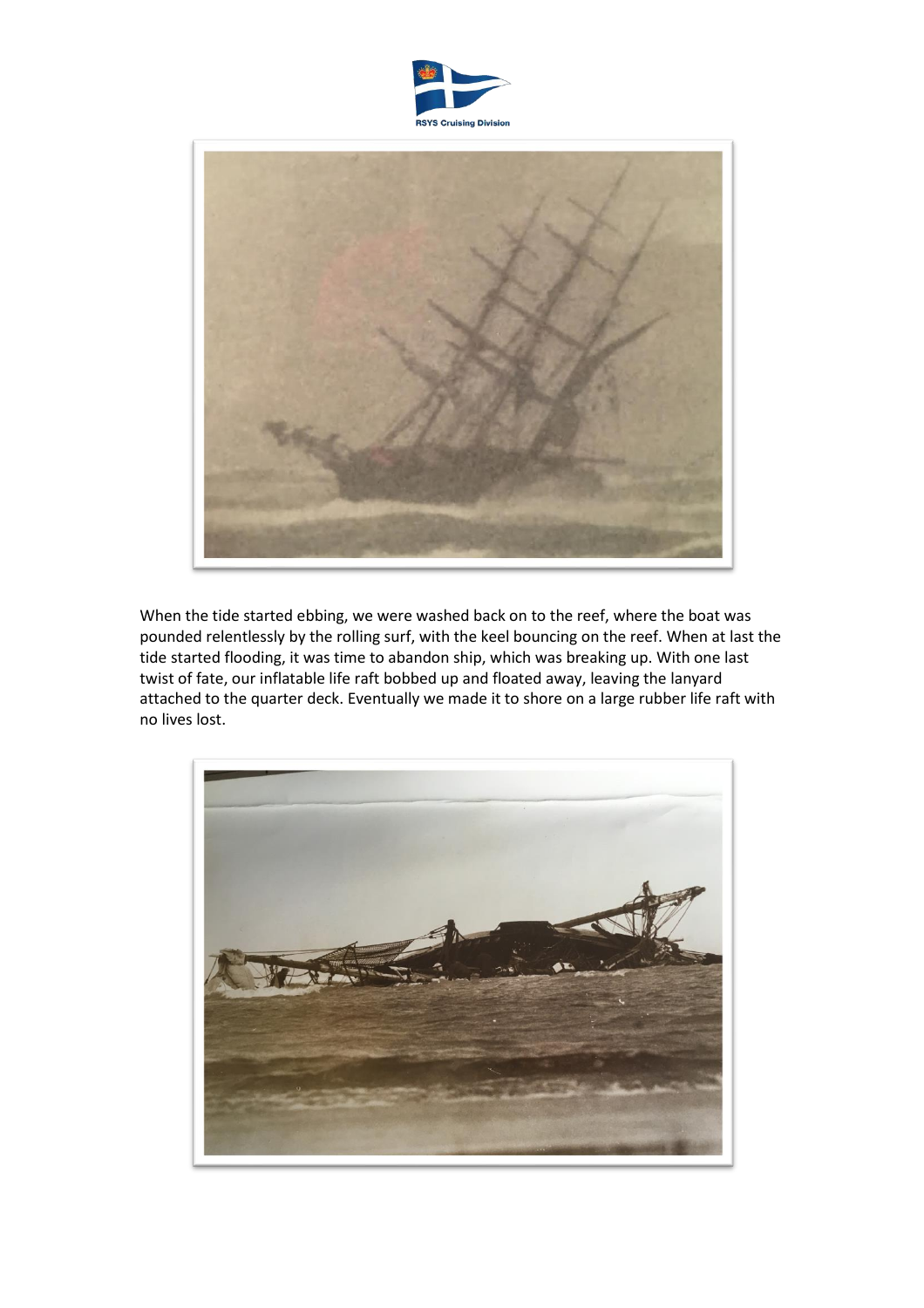

#### **An extract from the written private log of David Salt**

Written at the time and not altered or embellished, although there are plenty of other memories regarding the trip to be told.

#### 18/2/71

At 0001 we were sailing with jib, mizzen staysails and spanker and auxiliary with 15 knot winds, proceeded to pass Cape Reinga (NW Tip of New Zealand) at 0315 I and helmsman sighted a green flare, high up and bright on port bow at 0325 sighted Great Island light. When we awoke at daylight for the 0800 to 1400 hour watch a very fresh wind up to 30knots was blowing with rain squalls and swells up to 8-10 feet and we put the jib boom well into the water several times. A couple of times just after Twinkle and I had tried to furl the flying jib. We did not make a very good job of it, in the middle of a squall, a 30 knot wind and the jib boom dipping from the water to somewhere like 30 feet up, which seemed more like the Eiffel Tower. One gets a rather nasty feeling as the jib boom reaches the height of its orbit and ones body continues to go up. Hang on tight. Our cat does not like this rocky rolly weather and walks down the deck flicking its paws in the air looking thoroughly unhappy with life. 1020 came about onto port tack to head down towards the NE coast of New Zealand. The cook for the day Martin a Uni student from Brisbane just on the trip to Auckland during vacation is not too well, so I will cook lunch today, tinned ham, rice and soup. Late last night we caught two Bonito in quick succession which made a good wholesome breakfast with rice-riso. We still have a couple of Albatrosses with us. 1230 sighted land again on our first tack back towards the east coast of New Zealand, are hoping it's the Cape. If we get round this we are home and hosed, if not we will have to tack out to sea again, before our run down the coast to Whangerei. I have to turn to Bones(Jim Delaney) for pronunciation of all these Maori names. 1430 now off watch it appears we will not make it past the east side of North Cape on this tack as land is clear at 10 miles, Chris said "don't tell anyone he said so though". Cooking went down all right but definitely not as easy at sea. Started off as thick soup, rice ham and onion hash. The whole lot ended in the one pot and was well received. However it appears we will be eating it again with the two Tuna we have just caught in quick succession. It appears that now we are in coastal waters more fish predominate. We seemed to lose one for each three pulled aboard. The weather has cleared appreciably and the swell has calmed down a bit and the sun is shining, in fact there is more blue sky than cloud around and it is pretty warm. Winds 15-20 knots and we are still motor sailing under fore and aft sails on the port tack. It is good to see land again but a longer passage would be just as acceptable. This morning was the first time that I donned boots and my foul weather jacket. I never seem to get time for foul weather pants but the sun has dried the old jeans out which are now a blue and white salty colour. The old donk is a nuisance but I suppose better than tacking with the square sails against a foul wind. Our cat is definitely house trained, or boat, as she should be. Jim Delaney is still hanging around the old fishing lines although we have more than enough for today. Two fish meals in one day, but I suppose this is good as we have no fresh meat aboard. Going for shut-eye now. Sleeping not too easy this morning with the up and down motion in the f'c'stle, plus the creaking, plus it appears we have collected a cricket. Quite a few of these appeared on deck a few days ago, when well out to sea. 1530 just turned in after taking a few photos and total number of fish, bonito and tuna now five. Interesting to note that they have been eating small little shrimp like animals ½ inch or so. I understand we will be tacking in half an hour or so to head away from land. Roger the Pom turned out in a collar and tie, I think this might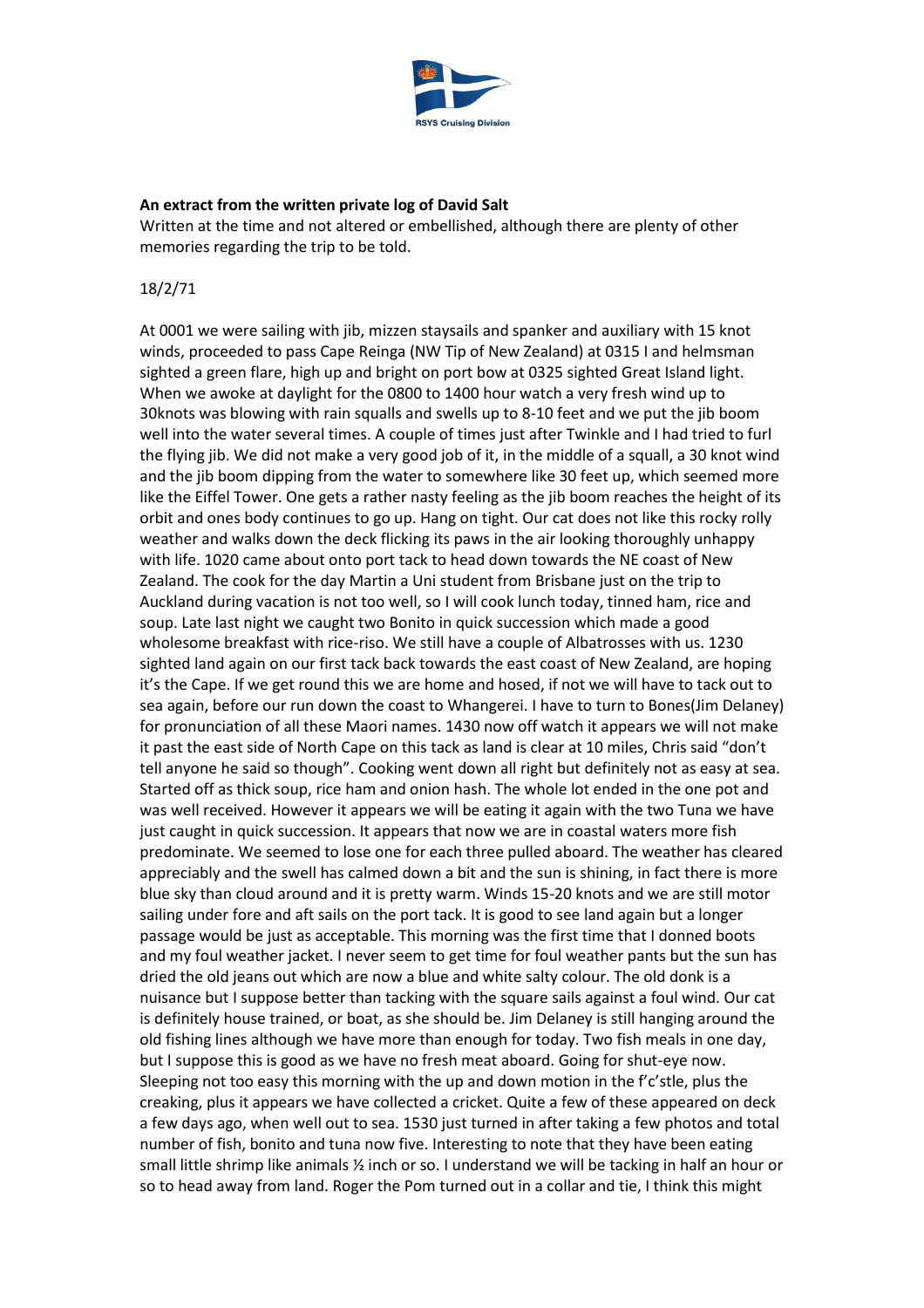

have been for a joke as Chris turned out in his epaulettes, I think for the first time ever. We caught eight fish in all mixed Tuna and Bonito. At 1630 fore topgallant forestay stranded to one strand at the martingale, furled outer jib and temporary forestay rigged with a fisheye tackle. 1835 passed close by fishing vessel Triana from Whangerei. Winds during day up to 25 knots, a bit of a stormy day.

## 19/2/71

0215 wore ship to aim back to Eastern end of North Cape, it appears that we should weather it this time. However, and this was the second attempt at 0605 it appeared we would not, engineer went to start up the motor and drain plug trouble came back so no engines. All hands called to wear ship, when port tack was on deck the skipper said they were not needed. Unluckily winds became variable just near Cape, surf on rocks just a little too close for comfort. However, when Chris saw the situation smartly suggested that it was just a little bit late to do anything except prepare to land and so after hesitation on the skippers part we wore ship. What a nice piece of rocky headland he tried to put us on. We headed away northwards. 0700 wind started to freshen up and weather deteriorate at 0730 took in the t'gallants, me again swaying around at the top of the mast, great fun hanging on up there with the ship ploughing and weaving about. 0830 port watch reefed spanker and furled main topsail which had a large rip. 1130 wore ship to course SEbS per compass. Observed inner jib bolt rope loose 4 feet in length. 1615 passed Union Steamship Bulk loader ahead of us. Only the tops of her mast were seen at times as she disappeared behind the swells. Heard on radio that an Orion had been out looking for us. The whole day winds gusting squally and up to 35 knots with big swells pounding, plenty of spray and water on deck and seas over the lee rail. A good day for free big dipper rides, estimated my bunk goes up and down 20 feet at least from time to time. Average speed 5.2 knots days run 124 miles. Total 2,316 miles with 326 under power. 1620 at last after third attempt weathered North Cape 6.5 miles to starboard. 1850 sighted Cape Kari Kari ½ point on port bow(NB we were travelling south so our line of travel was towards land!) so again wore ship to starboard tack course NbE.

## 20/2/71

0001 sailing full and bye starboard tack in 30 knot winds under inner jib, forecourse, f'topsail, mizzen staysail and reefed spanker, rain showers, swells from NE, pumping bilges regularly every hour. 0655 had to replace gasket on deck pump. This morning skipper stated that we would pass Cape Brett at about 0400 hours next morning. This really worried me as I did not like this creeping down the coast, trying to weather these nasty rocky points, all day a nasty stormy day. 1815 preventer rigged to weather sheet fore topsail. 2330 sighted Kari Kari light on port bow about 2 miles away. All day we had rain, heavy seas, poor visibility and plenty of water and rain, I think everyone has wet bunks by now. Depending on which tack we were on I swopped from port bottom bunk to starboard for comfort. The starboard always seems a little drier but both were plagued by that consistent dripping and a cold wet patch of water always developed. The main salon was starting to look like a battlefield, with part of the other watch asleep and bits of gear every where and of course water sloshing in the bilges and occasionally over the floor. At least in this storm the portholes and mast boots do not leak or we would be at the pumps 24 hours a day. When the motor is going we use the pump geared to that but otherwise it must be the deck pump. On sighting light again all hands were called to weather ship. This was the second attempt to weather Cape Kari Kari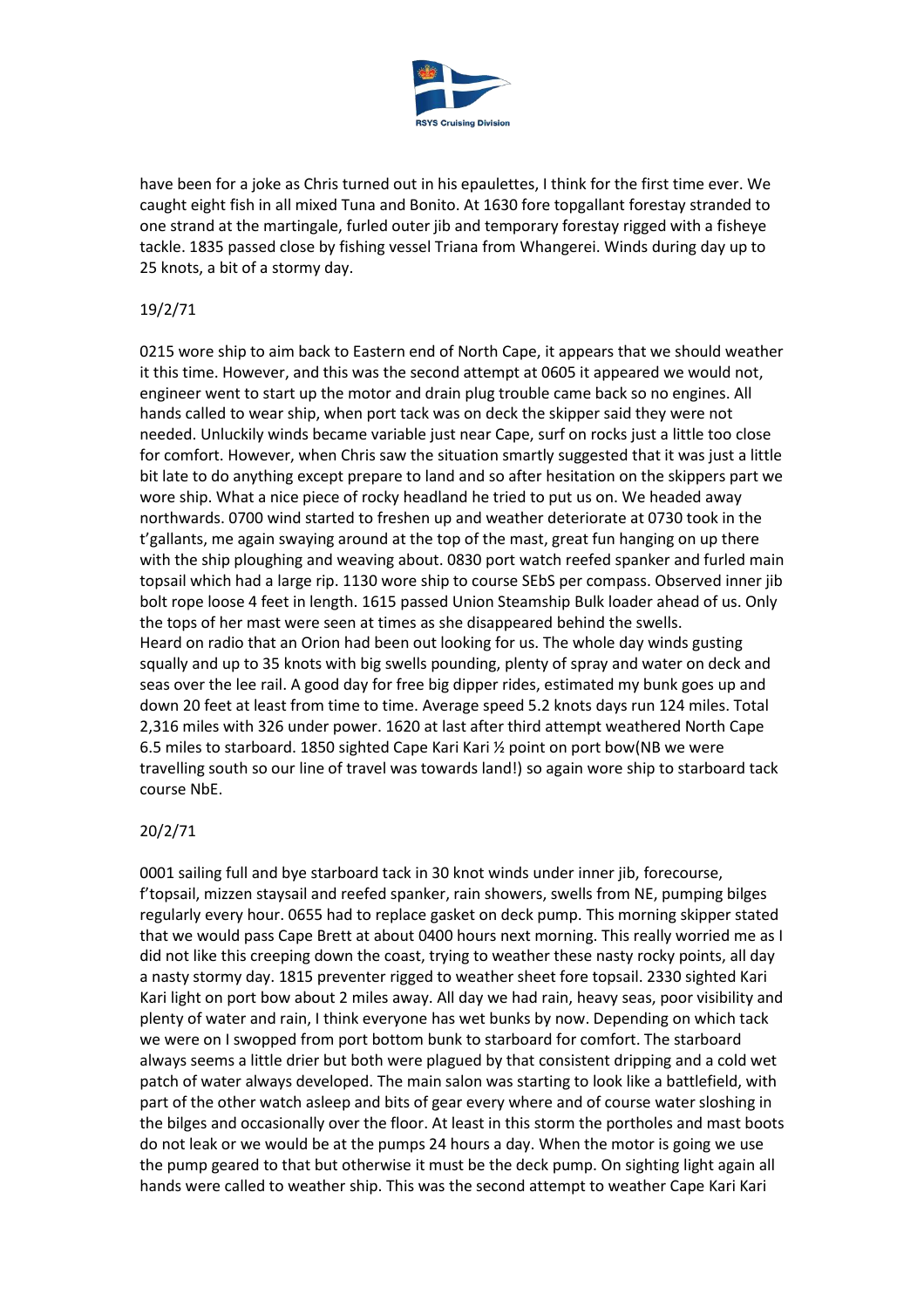

and we did not seem to have got any further to weather. According to the skipper we should have passed this point well out to sea leaving it on the starboard beam, but winds and leeway had put us on the land side of this headland. Very poor reckoning by the skipper, considering we are on the lee shore with poor visibility and adverse winds(DS Note-we should have kept well out to sea to weather the storm not rock hopping in a square rigger) At first the skipper did not believe it was still Cape Kari Kari, I think he likes to presume we are where he thinks we should be. Not the best habit on this shore as it is not like driving up a motorway to say the least.

# 21/2/71

Sunday, and our fourth day of stormy grey high seas and speculation as to exactly where we are and when we will get anywhere as we seem to have been boxed in(embayed) between Kari Kari and North Cape with a dead foul wind. Oh for a schooner, lucky it is a fairly big bay and we still have a bit of room to move in. Anyway it is not raining and the weather has cleared up a bit, at 0830 the fore topmast backstay parted which puts fore topsail out of action and jeopardises the fore mast. Crew went aloft to furl and reported plates at the fore top doubling broken. Situation rather serious as this leaves fore topmast a little shaky. Preventer rigged for backstay but not the complete answer. I had to stop writing here for the rest of the day as it was all hands on deck until I now have a chance to write again being 0330 Monday now sitting on the hard. Having had no sleep since 0400 on Sunday it was now decided to try weathering Cape Kari Kari and get into Doubtless Bay to anchor. We were delayed for some time more due to fuel trouble again. At this time our fuel was getting pretty low, tank situation was stupid, full of foreign bodies and no way to drain the sludge except as fuel rolled in tank, stirred up sludge and brought mixture out through fuel outlet. We had reckoned our position by surrounding headlands and started to motor against the wind and head swells making an average of 1.7 knots or so with lookout aloft, a cold wet vigil as I found out for myself. Winds 20-30 knots or so, it seemed a very long slow labour as we slowly edged our way to the point, which so slowly seemed to get larger and larger as we started to punch our way around the Cape. I stood in the lee of the forward deck cabin watching the waves crashing into the foot of the cliffs sending spray shooting upwards, and as the sun slowly disappeared and it got darker I still stood there hoping that our fuel would last, until again the motor started to fade, pick up and slowly splutter into dead silence. What a position to be in we were very close to that rocky headland and I was seriously worried. It was 2100 hours we came about and steered NW by the compass with inner jib, forecourse and mizzen staysail, we started to battle trying to stay as close to the wind as possible, every foot might count. Back across the bight. At 2200 hours normal watches were resumed and our watch was told to go below, but I stayed in the galley to be ready at hand if required. Raining wet and windy, a bad, black night. Our watch came back on deck at midnight and I clawed my way aft to the chartroom to see what was happening. Chris Scott 1<sup>st</sup> Mate advised skipper of our course, speed and direction and had this on chart as per dead reckoning.

## 22/2/71

At 0001 our position was six miles off the beach and we were averaging over 5 knots, Skipper did not want to change course. Commenced helm and bow watches and advised bow watch to keep extra good lookout for lights, it was a black murky night. At 0030 Twinkle came on helm watch and Jim Delaney went on bow watch. At approx. 0050 he went past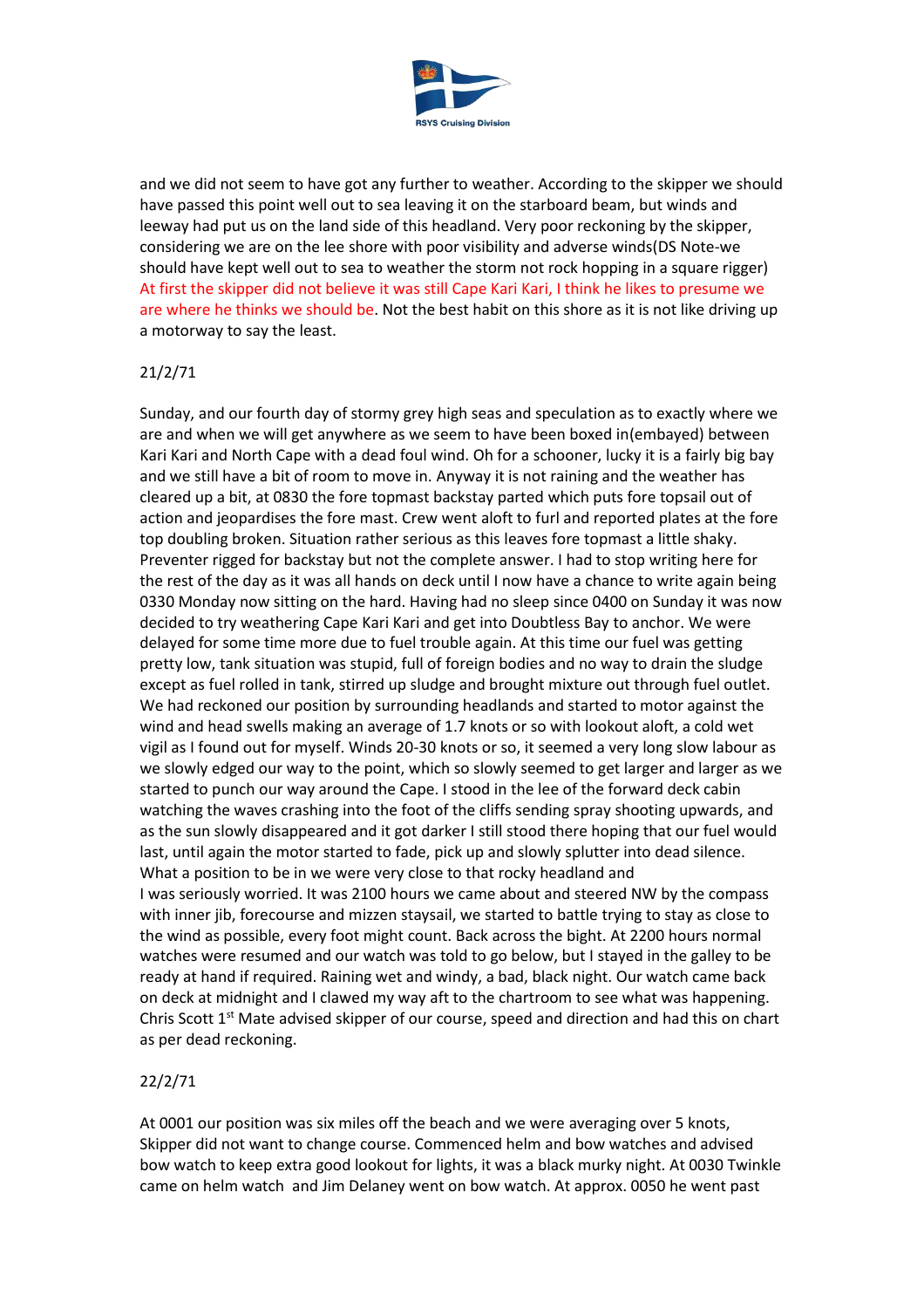

me as I was pumping the bilges-stroke 450 and had seen light on port bow, reported to skipper and went back on watch. I completed 600 strokes and went up to bow to look at lights. Went back to skipper and asked what action should be taken. I went into chartroom and skipper said no action until the lights were abeam. How I wished I had looked at the chart, as it was obvious from looking at it later that we were so close we would be scraping the scales off a flounder.. Whilst discussing problem of our position with the skipper approx. 0100 hours Delaney reports for the second time, he stated categorically that the lights appear very very close. At last the skipper decides to have a look for himself, he never liked to leave the comparative warmth of the charthouse, his radio or book, and started to leave the charthouse. At that time we lifted up on a wave and bounced on the sand for a couple of times. It is difficult to record what went on in the next couple of hours as work was more essential than the time but as I leapt out of the charthouse I was more than a little worried realising that this was really it. Shipwreck or would we be saved. The lights of Parengarenga looked close enough for comfort but the water all around us was frothing, breaking and boiling in all directions. Waves were crashing into us sending water and spray everywhere. All hands were called and I worked my way along the decks forward and we worked in the eerie darkness, lit by the mast head and white reflection of the spray coming over the bow. The light had been left on as this illuminated the main course and the helmsman could see just as it started to luff. We had luckily during the day set up bow anchor starboard side and a kedge anchor port amidships. We got starboard anchor away first for the full length of the galvanised chain, shackle to nylon rope seemed to jam so made line fast to Samson Post. It appeared we were dragging so Bryson and I heaved the 300lb Danforth over the side and the long length of poly line snaked at an alarming rate right to the end which was attached to the main mast and then it began to stretch and it held. We were brought broadside onto the surf. Unfortunately it did not lead fair, it broke off two backstays and it pulled out the shrouds making them look like violin strings-5/8" wire rope which had already been set up tight. Anchor rope at this time parted at this point. The forces exerted must have been extraordinary. Hands were working on clewing up the foresail and then setting up other end of nylon rope to our quarter ton port anchor, this was then dropped, line sped out rapidly, when it stopped we managed to get three turns around to hold it. This again started to stretch abnormally. Skipper tried to free the turns around the Samson post, this suddenly freed and started snaking out again. Skipper jumped back with suspected break to arm. Ship at last seemed to be anchored in relatively calm water. As we came across the bar I thought we had really had it, being tossed around by big surf with spray coming over the ship. Everyone behaved with a remarkable sense of calm and no-one seemed to upset or showed it. Although at times I thought we would never make it at all, a very frightening thought, but luckily while it was all happening there was not much time to dwell on the subject.. I am now standing in the chart room with life jacket on and feeling like a drowned rat. I had torn my foul weather pants off as Chris had said they are not too good to swim in. It appears we are still watertight and heading is NE by compass.,. Spent rest of night securely wrapping ships logs in polythene just in case and listening to the radio. Listening to Mrs Lily Walker of Radio Awanui who was in communication with us and three tugs which had started to come to our assistance, having been called the previous evening to help us. Pause for reflection on accident is mainly due to the skipper but of course also caused by adverse winds which boxed us in the bay.  $1<sup>st</sup>$  mate went off watch at midnight had plotted DR at hourly intervals and advised skipper we were six miles off beach and heading for it. Skipper seems at times not to believe the leeway the ship makes or rather thinks we are where he wants us to be. In fact it seems to me to be hopeless to tack virtually going back on course just traversed. See charts of Tasman Sea crossing. This sort of dangerous coast hopping is not for square riggers.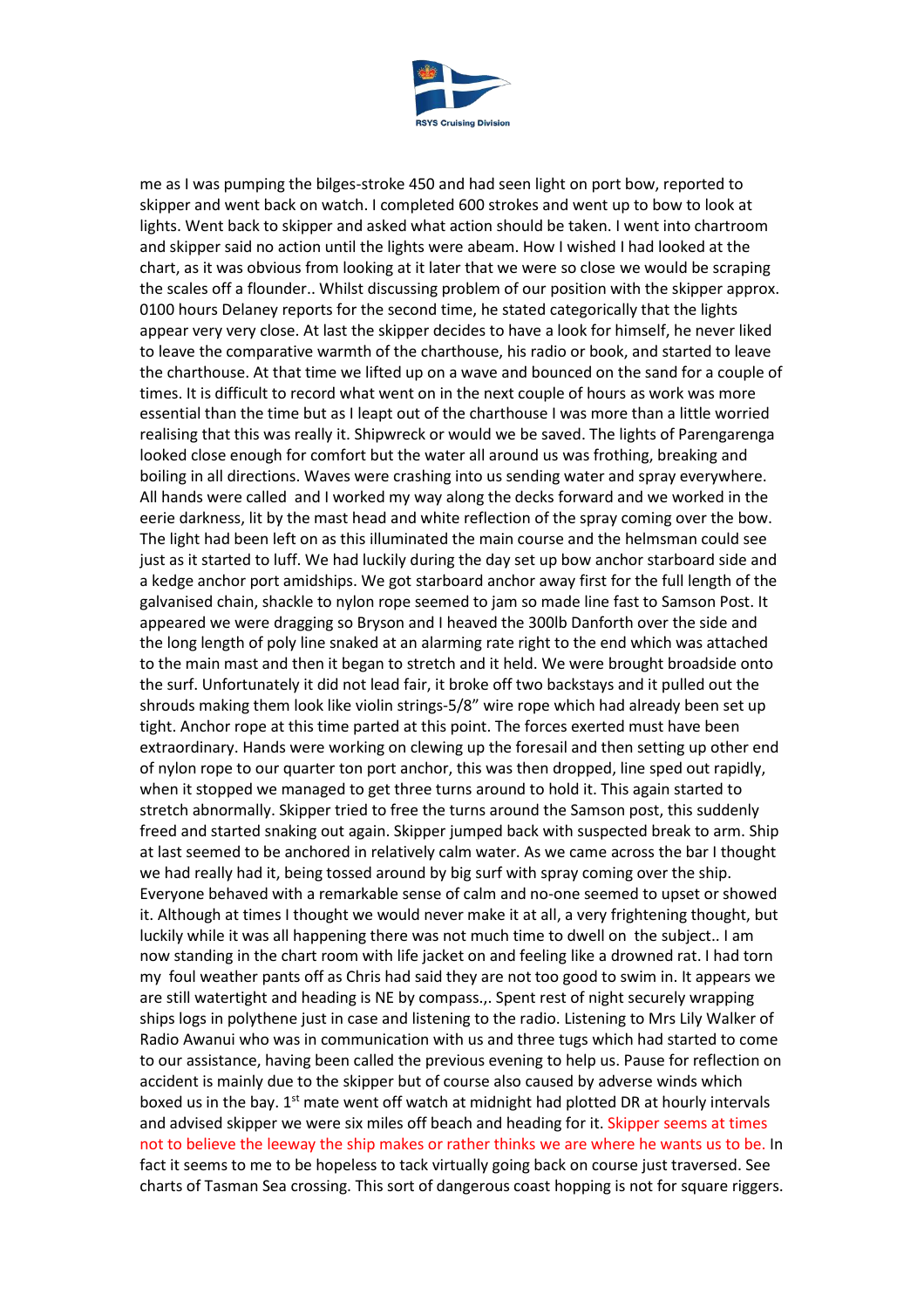

Did Cook do it? No he went out to sea if a storm approached. For similar incidents see trip Sydney to Brisbane at Yamba, also off North Cape and first attempt to weather Kari Kari were all far too hairy. Chris had advised going out to sea and he had had experience sailing on NZ coast. He also advised not going inside Three Kings Isles. When skipper knew lights were off port bow he still waited for them to come abeam, by that time it was too late and we were on the sand an hour after first mates warning. Interesting to note that on trip from Brisbane Port watch got called out three times all hands on deck to help Starboard watch out of predicaments. Kari Kari incident was at night if not reported. Chris said he would wear ship on midnight to four watch whatever happened to get us off port tack, SE direction however we suddenly came upon Kari Kari light and had to wear ship hurriedly. Previously skipper had said that evening or following morning we should with luck weather Cape Brett. At 1130 several hours before we wore ship with Kari Kari light off our bow, see 20/2/71. Me no like coastal hopping with skipper. Incidentally I don't think I have remarked yet that 90% of smokers on board are now rolling pipe tobacco in various sorts of paper. 0535 just seen a little of our surroundings and it appears that we have actually got into the channel to the harbour and are anchored in 6 fathoms of water. What a lucky escape for everyone.

Luckily I parcelled this book up in polythene and it was thrown overboard before abandoning ship so I am able to finish the story.

To continue from 0535 we started to clean up the ship and survey the damage and the chaos. Also getting a bridle ready for the towline although the tugs were having quite a battle in the bad seas trying to rescue us. And then around 0800 hours we noticed that the tide was slowly turning the ship around and we were slowly being forced back by an ever speeding outgoing tide towards the bar. It appeared when turning our main anchor line fouled the rudder and we began to drag anchor. As we started to eat up our last meal aboard Jim told everyone to eat up quick before we lost everything off our plates, bangers beans and potato salad. It now appeared that we were going to drag our way back to the bar. The spanker was set and we tried too hold our own but the ship was like a large fish struggling on the end of a line. We were eventually back amidst the surf and at 1000 hours we were on the bar and heavy surf began to pound the ship and as she was being driven further onto the bar we heeled over onto the starboard side. Large surf started to hit under the counter shaking the whole stern of the ship and sending spray over us. By this time the whole crew assembled on the poop deck and we started to lash ourselves together with life lines. No one wanted to venture too far forward as the foremast was shaking badly due to the damage previously described and everyone was aware of the danger of falling spars. Everyone was very calm but awaiting what now seemed inevitable-To Abandon Ship. The waves kept pounding the ship and one broke off part of the Taff rail throwing crewmembers across the now steeply sloping poop deck into a heap on the starboard side. A sort of impromptu conference was held as to what to do and it was generally agreed to abandon ship. There was already a party of Land Rovers on the beach. Our main life raft was already on the poop deck, canister type for ten men, this was then thrown overboard and then dragged under the ship. It did not inflate and a heavy tug on the lanyard brought up just a frayed end. This had been checked and repacked in Sydney. The inflated raft appeared 200 yards away and was blown empty towards the beach. A rather discouraging start. Our next life raft an open type oval in shape was made ready although the bottom had somehow been ripped. A line was attached to this and then thrown overboard, the grommets in the raft broke loose and it drifted free, luckily catching on some rigging hanging into the water. Two crewmen unlashed themselves and retrieved. The line was attached around the ring